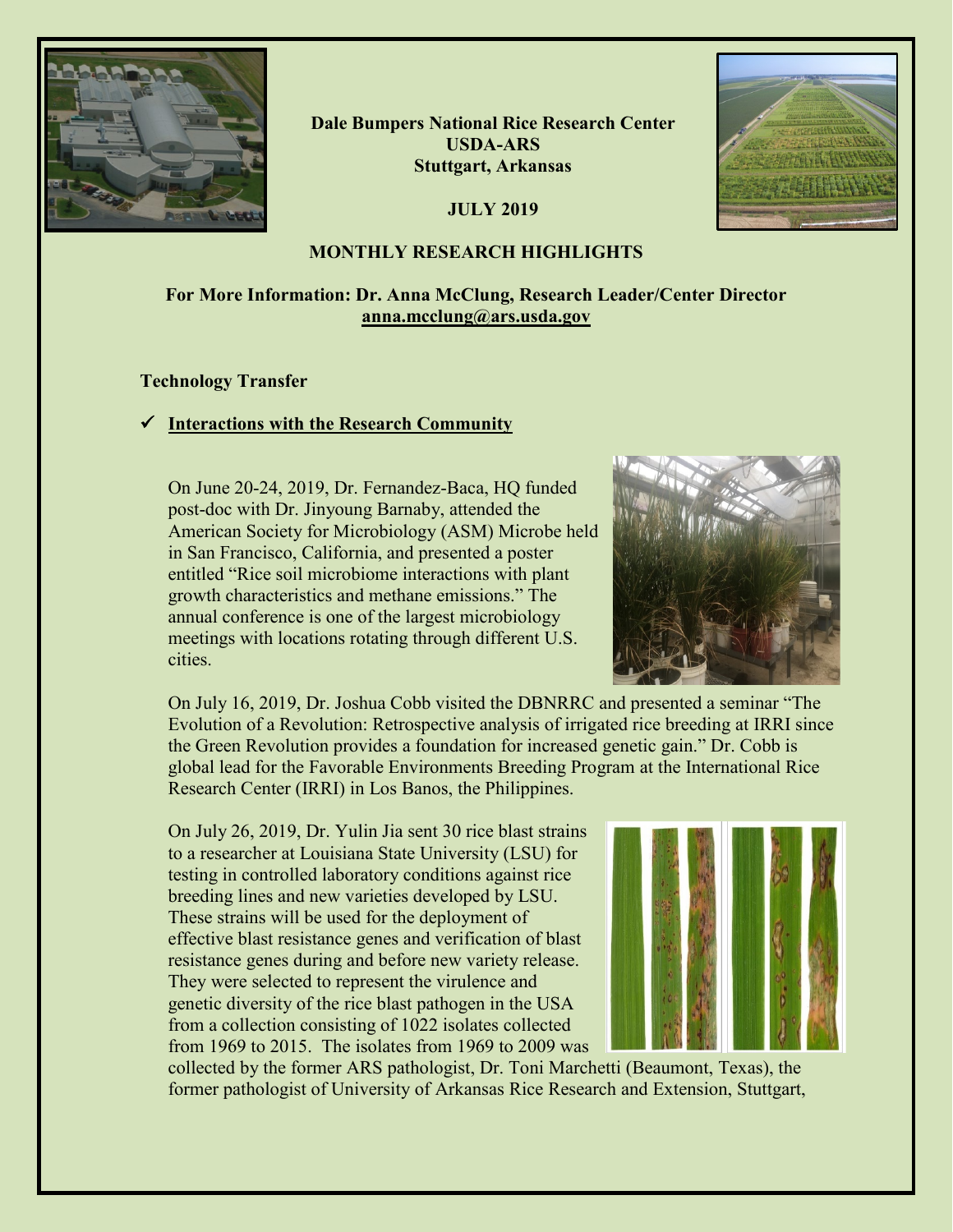Arkansas and many other pathologists in the USA. Establishment and characterization of this fungal collection supported in part by Agriculture and Food Research Initiative Competitive grant "Blast Integrated Project" in collaboration with Kansas Agricultural Experiment Station.

On July 30, 2019, Dr. Jinyoung Barnaby gave a lab and facility tour to five scientists from the National Agricultural Products Quality Management Service (NAPQMS), Rural Development Administration (RDA), South Korea, and talked about her research projects on arsenic uptake in rice as well as impact of CO2 and water management practice on yield and grain quality. Additionally, Dr. Fernandez-Baca,



HQ funded post-doc, showed her greenhouse experiments on plant-soil-microbial interactions as they impact grain arsenic uptake.

### **Rice Germplasm Distributed**

During the month of July, 431 rice accessions from the Genetics Stocks *Oryza* (GSOR) collection were distributed to researchers in the United States and United Kingdom.

### • **Education and Outreach**

On July 11<sup>th</sup> and 25th, 2019, a total of 23 girls from  $6<sup>th</sup>$  through 8th grades were part of a hands-on event at the Dale Bumpers National Rice Research Center. The girls were participating in the Arkansas Museum of Discovery Girls in STEM (Science, Technology, Engineering, and Mathematics) program. The students were introduced to different grain characteristics from rice varieties grown around the world, they learned how to identify and count fungal spores under microscopes, they performed dehulling, milling and chemical analysis of starch content of rice grain, extracted DNA from plant tissue, and learned about how coding is used in bioinformatics and data curation.